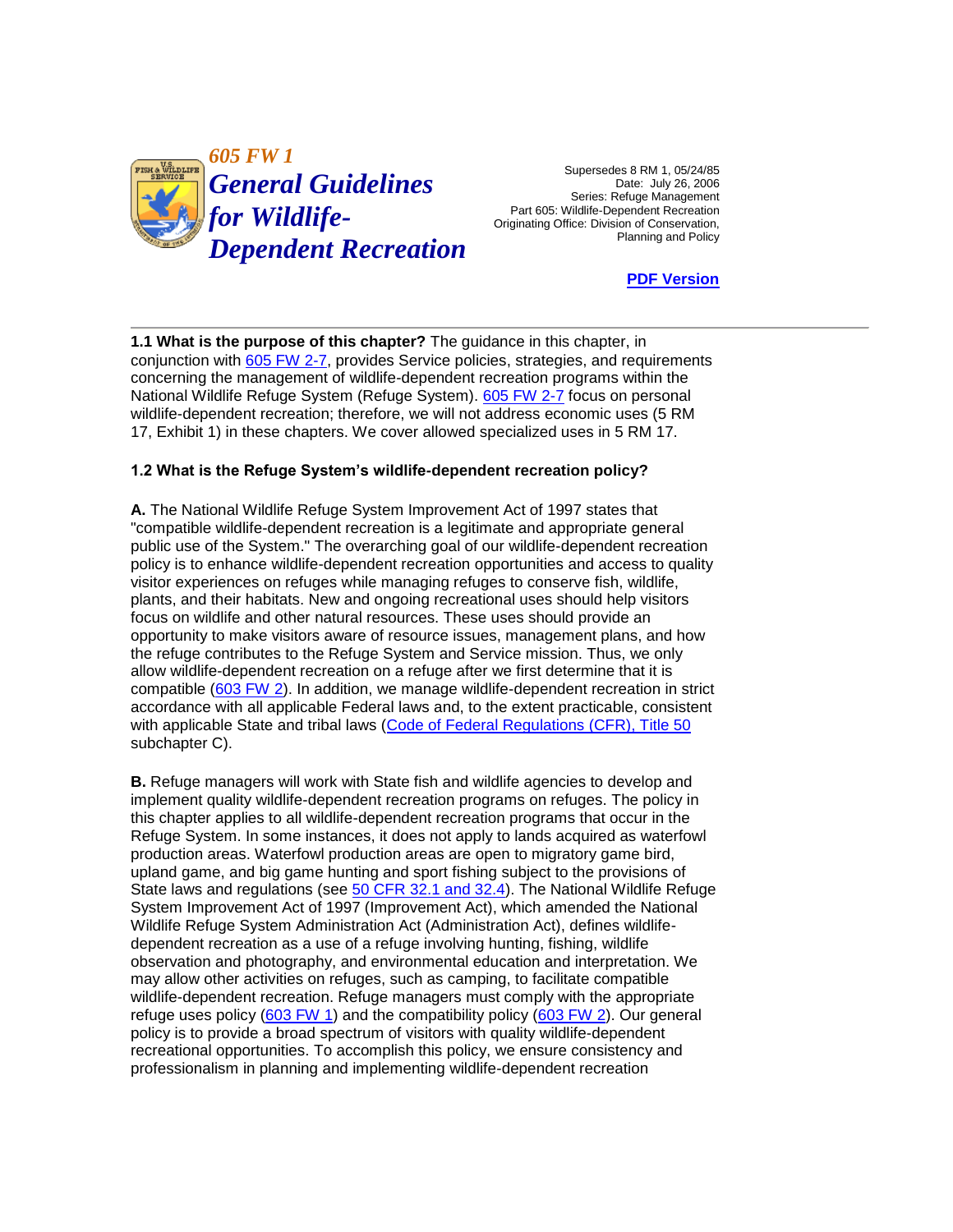programs in the Refuge System.

**C.** Prior to opening a refuge to new wildlife-dependent recreational uses, the refuge manager will develop and follow an approved visitor services plan (VSP) and tailor programs to the refuge and its ability to administer the proposed wildlife-dependent recreational uses. While new VSPs are being prepared, we do not close ongoing refuge hunting and fishing programs. In developing an approved plan, the refuge manager should consult legislation or other documents that identify the purpose(s) for which the refuge was established and any mandated uses, approved Regional or other large-scale management plans, the refuge's comprehensive conservation plan (CCP), and any applicable step-down management plans. In addition, the refuge manager should review any applicable State fish and wildlife management plans.

**D.** Refuge managers should also tailor wildlife-dependent recreational opportunities to take into account legal commitments and, to the extent practicable, visitor interest, community traditions and viewpoints, constraints of the location, and refuge resources, while recognizing that wildlife conservation is the first priority of the Refuge System. Refuge managers should consider the visitor demand for an activity and keep an eye out for future changes in that demand.

**1.3 Under what authorities do we manage wildlife-dependent recreation in the Refuge System?** The following laws and Executive orders (E.O.) govern wildlifedependent recreation in the Refuge System:

#### **A. Laws**

**(1)** Alaska National Interest Lands Conservation Act of 1980 [\(16 U.S.C. 410hh-](http://uscode.house.gov/search/criteria.shtml)[410hh-5, 460mm-460mm-4, 539-539e, and 3101-3233; 43 U.S.C. 1631 et seq.](http://uscode.house.gov/search/criteria.shtml));

**(2)** Alaska Native Claims Settlement Act [\(43 U.S.C. 1601-1624\)](http://uscode.house.gov/search/criteria.shtml);

**(3)** Antiquities Act of 1906 [\(16 U.S.C. 431-433\)](http://uscode.house.gov/search/criteria.shtml);

**(4)** Archaeological Resources Protection Act of 1979 [\(16 U.S.C. 470aa-470mm\)](http://uscode.house.gov/search/criteria.shtml);

**(5)** Endangered Species Act of 1973 [\(16 U.S.C. 1531-1544\)](http://uscode.house.gov/search/criteria.shtml), as amended;

**(6)** Fish and Wildlife Act of 1956 [\(16 U.S.C. 742a-754j\)](http://uscode.house.gov/search/criteria.shtml), as amended;

**(7)** Fish and Wildlife Conservation Act [\(16 U.S.C. 2901-2911\)](http://uscode.house.gov/search/criteria.shtml), as amended;

**(8)** Fish and Wildlife Improvement Act of 1978 [\(16 U.S.C. 742l\);](http://uscode.house.gov/search/criteria.shtml)

**(9)** Land and Water Conservation Fund Act of 1965 [\(16 U.S.C. 4601-4601-11\)](http://uscode.house.gov/search/criteria.shtml), as amended;

**(10)** Migratory Bird Treaty Act of 1918 [\(16 U.S.C. 703-712\)](http://uscode.house.gov/search/criteria.shtml), as amended;

**(11)** Migratory Bird Conservation Act of 1929 [\(16 U.S.C. 715a-715r\)](http://uscode.house.gov/search/criteria.shtml);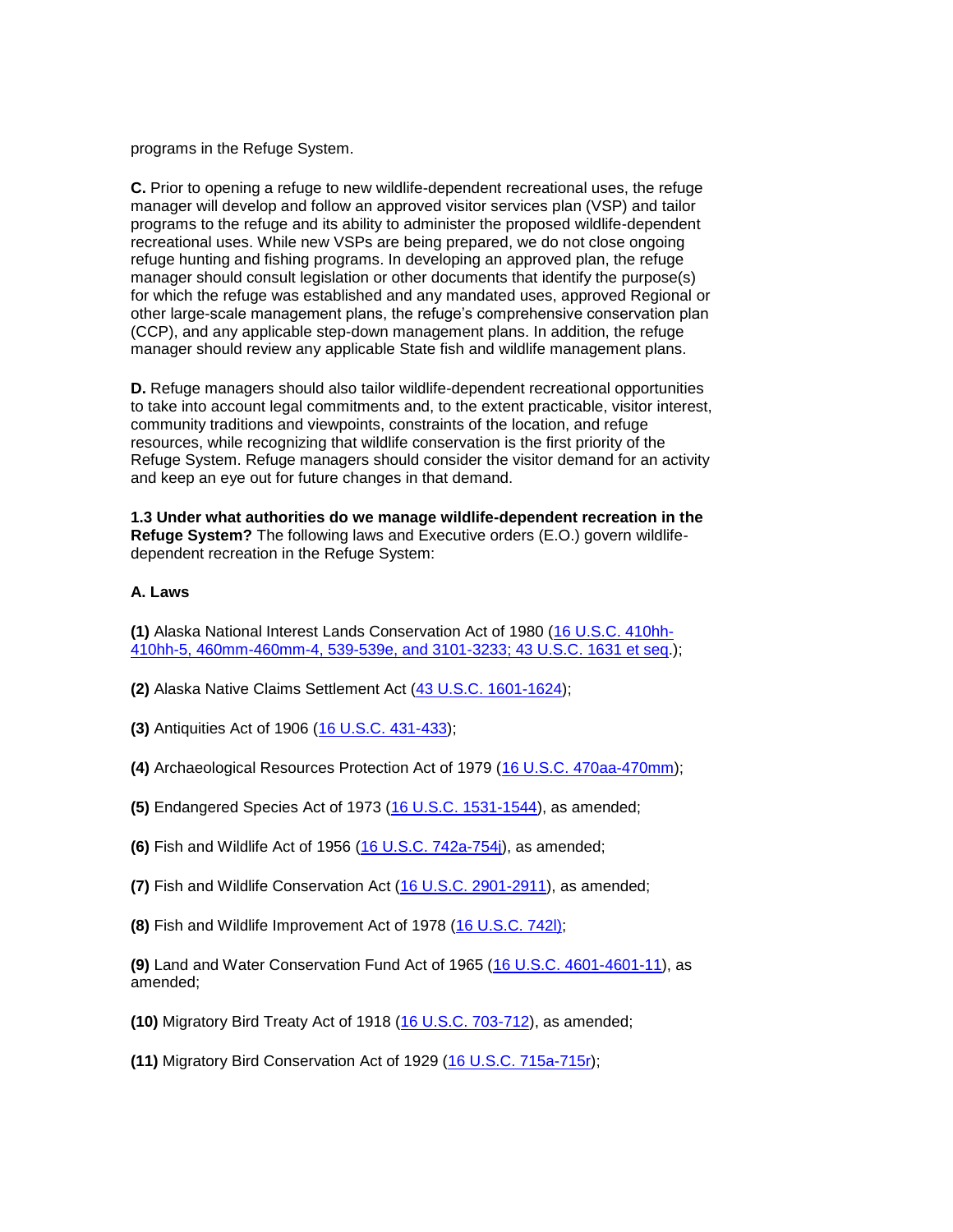**(12)** National Wildlife Refuge System Administration Act of 1966 [\(16 U.S.C. 668dd-](http://uscode.house.gov/search/criteria.shtml)[668ee\)](http://uscode.house.gov/search/criteria.shtml), as amended;

**(13)** National Wildlife Refuge System Volunteer and Community Partnership Enhancement Act of 1998 [\(16 U.S.C. 742f\)](http://uscode.house.gov/search/criteria.shtml);

**(14)** Refuge Recreation Act of 1962 [\(16 U.S.C. 460k-460k-4\)](http://uscode.house.gov/search/criteria.shtml), as amended;

**(15)** Wild and Scenic Rivers Act [\(16 U.S.C. 1271-1287\)](http://uscode.house.gov/search/criteria.shtml), as amended;

**(16)** Wilderness Act of 1964 [\(16 U.S.C. 1131-1136\)](http://uscode.house.gov/search/criteria.shtml);

**(17)** National Environmental Policy Act of 1969 [\(42 U.S.C. 4321-4347\)](http://uscode.house.gov/search/criteria.shtml), as amended; and

**(18)** Refuge-specific authorities.

#### **B. Executive Orders**

**(1)** [11593](http://www.archives.gov/federal-register/executive-orders/1971.html) - Protection and Enhancement of the Cultural Environment;

**(2)** [11644](http://www.archives.gov/federal-register/executive-orders/1972.html) - Use of Off-road Vehicles on the Public Lands;

**(3)** [12996](http://www.archives.gov/federal-register/executive-orders/1996.html) - Management and General Public Use of the National Wildlife Refuge System;

- **(4)** [13007](http://www.archives.gov/federal-register/executive-orders/1996.html)  Indian Sacred Sites; and
- **(5)** [12962](http://www.archives.gov/federal-register/executive-orders/1995.html)  Recreational Fisheries.

#### **1.4 What are our responsibilities for developing wildlife-dependent recreation opportunities?**

 **A. Director.** Provides national policy on visitor services programs, including wildlifedependent recreation, that comply with all applicable laws and authorities.

### **B. Assistant Director, National Wildlife Refuge System.**

**(1)** Ensures development and completion of national policy on wildlife-dependent recreation programs for the Director's approval;

 **(2)** Ensures distribution of national policy on wildlife-dependent recreation programs to Regional chiefs and refuges;

**(3)** Provides national oversight and consistency when reviewing and managing all proposed and implemented wildlife-dependent recreation programs; and

**(4)** Approves a visitor services requirements handbook.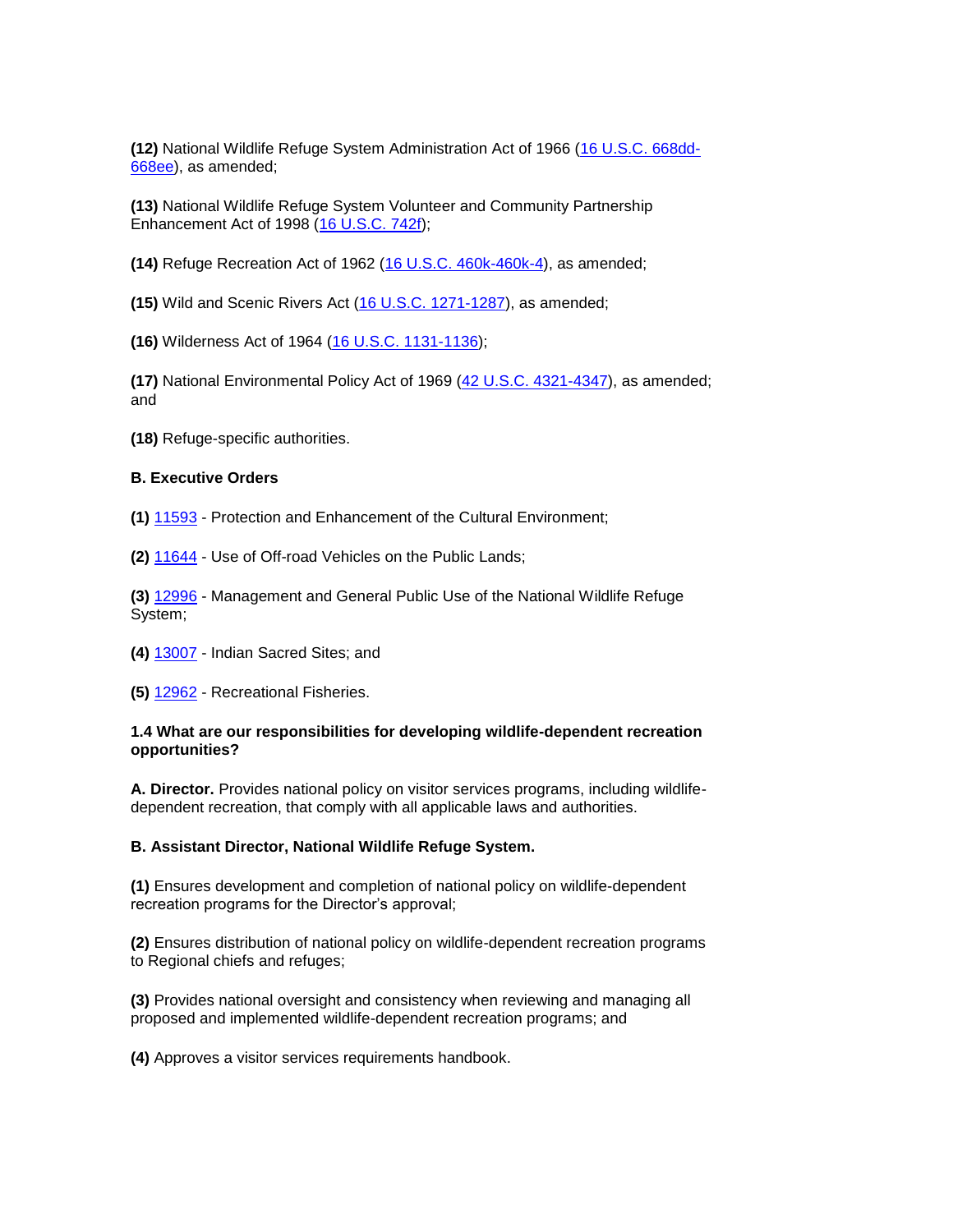## **C. Regional Director.**

 **(1)** Provides Regional policy, when necessary, consistent with national wildlifedependent recreation policy;

**(2)** When reviewing and approving compatible wildlife-dependent recreation programs, ensures the Regional chief follows applicable laws, regulations, and policies;

**(3)** Determines the extent of authority over recreational uses on easement refuges; and

**(4)** Reviews and signs documentation for opening packages for new or expanded hunting and fishing programs.

### **D. Regional Chief, National Wildlife Refuge System.**

**(1)** Approves VSPs and any major amendments to them;

**(2)** Ensures Regional consistency among wildlife-dependent recreation programs;

**(3)** When reviewing wildlife-dependent recreation programs, ensures refuge supervisors follow laws, regulations, and policies;

**(4)** Ensures that refuge supervisors work with and provide guidance to refuge managers in preparing VSPs; and

 **(5)** Submits signed copies of opening packages to the Refuges Federal Register liaison in Headquarters (see [605 FW 2.9](http://www.fws.gov/policy/605fw2.html) for more information about opening packages.)

### **E. Regional Visitor Services Chief**

**(1)** Interprets national policy and guidance at the Regional level;

**(2)** Provides visitor services related guidance and direction to the field;

 **(3)** Participates and advises field stations in planning processes, including CCPs**;**  and

**(4)** Participates in visitor services requirements reviews at field stations.

### **F. Refuge Supervisor.**

**(1)** Reviews VSPs and any major amendments to them;

**(2)** Ensures consistency among wildlife-dependent recreation programs under his/her supervision; and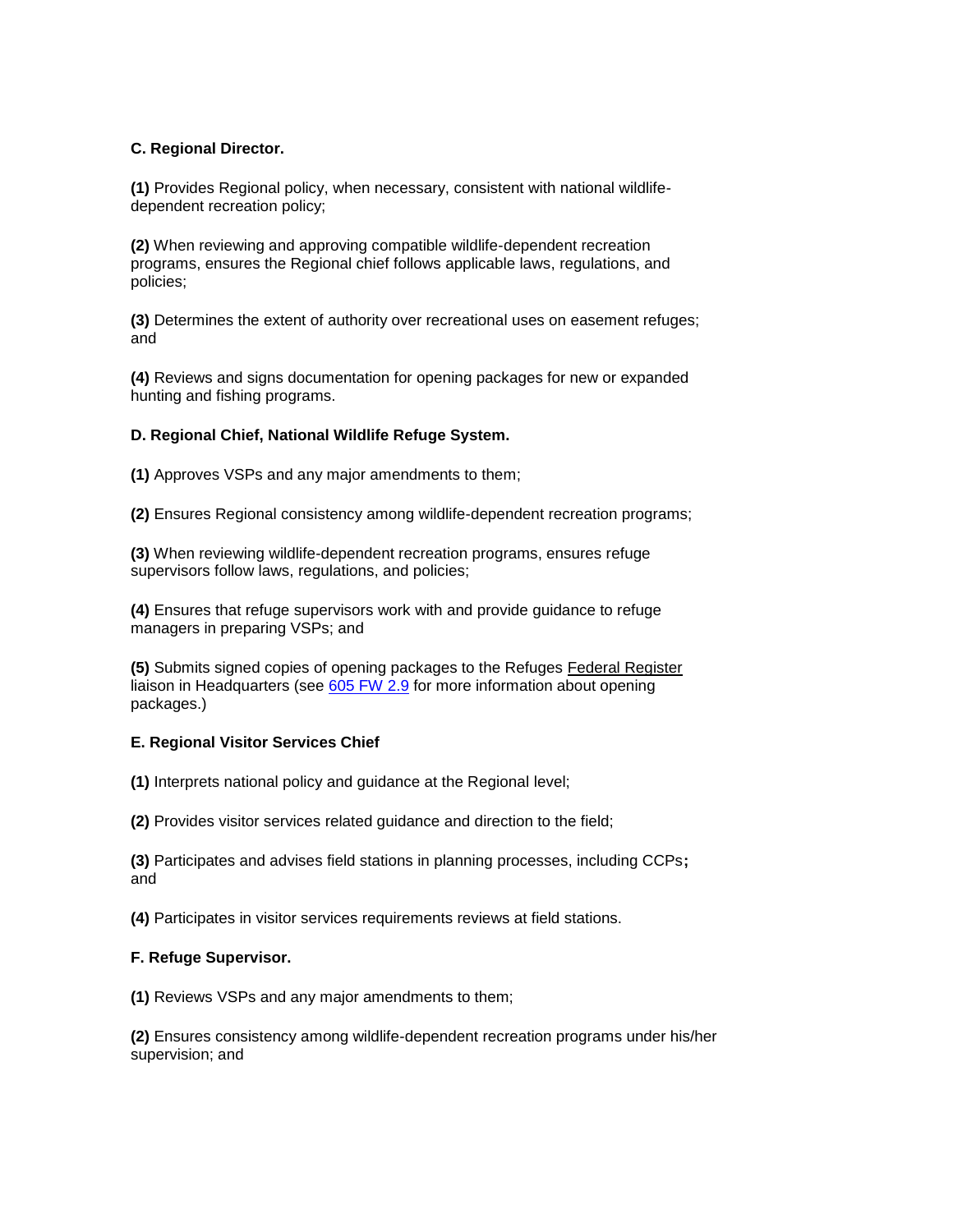**(3)** When starting, managing, and reviewing wildlife-dependent recreation programs, ensures the refuge manager follows applicable laws, regulations, and policies.

#### **G. Refuge Manager.**

 **(1)** Requests participation by State fish and wildlife management agencies on VSP development, regulations, and issues;

**(2)** Determines if wildlife-dependent recreation is compatible with refuge purpose(s);

**(3)** Prepares the VSP;

**(4)** Ensures appropriate public involvement in the National Environmental Policy Act (NEPA) process;

**(5)** Reviews VSP and wildlife-dependent recreation programs annually; and

**(6)** Approves minor revisions to VSP.

#### **1.5 What do these terms mean?**

 **A. Access.** Reasonable availability of and opportunity to participate in quality wildlifedependent recreation.

**B. Mandated Use.** Any use identified and/or described in legislation by Congress or in an Executive order. These uses may or may not be wildlife-dependent.

**C. Other Recreational Use.** A recreational use of the Refuge System that is not one of the six wildlife-dependent recreational uses and which may only be allowed if it is both appropriate and compatible.

**D. Public Use.** Any use of the Refuge System by the public, including, but not limited to, wildlife-dependent recreation and other appropriate uses.

 **E. Visitor Services.** Any program provided by the Service that is specifically or predominately designed for the participation or benefit of visitors.

 integrates wildlife-dependent and other recreational uses on a refuge or group of **F. Visitor Services Plan (VSP)**. A management plan containing specific strategies formulated to meet the visitor services goals and objectives of the refuge's CCP that refuges.

**G. Wildlife.** The terms "fish," "wildlife," and "fish and wildlife" mean any wild member of the animal kingdom, whether alive or dead, and regardless of whether it was bred, hatched, or born in captivity, including its parts, products, eggs, or offspring.

**H. Wildlife-Dependent Recreational Use and Wildlife-Dependent Recreation**. The Improvement Act defines this as a use of a refuge involving hunting, fishing, wildlife observation and photography, or environmental education and interpretation. Compatible wildlife-dependent recreational uses are the priority general public uses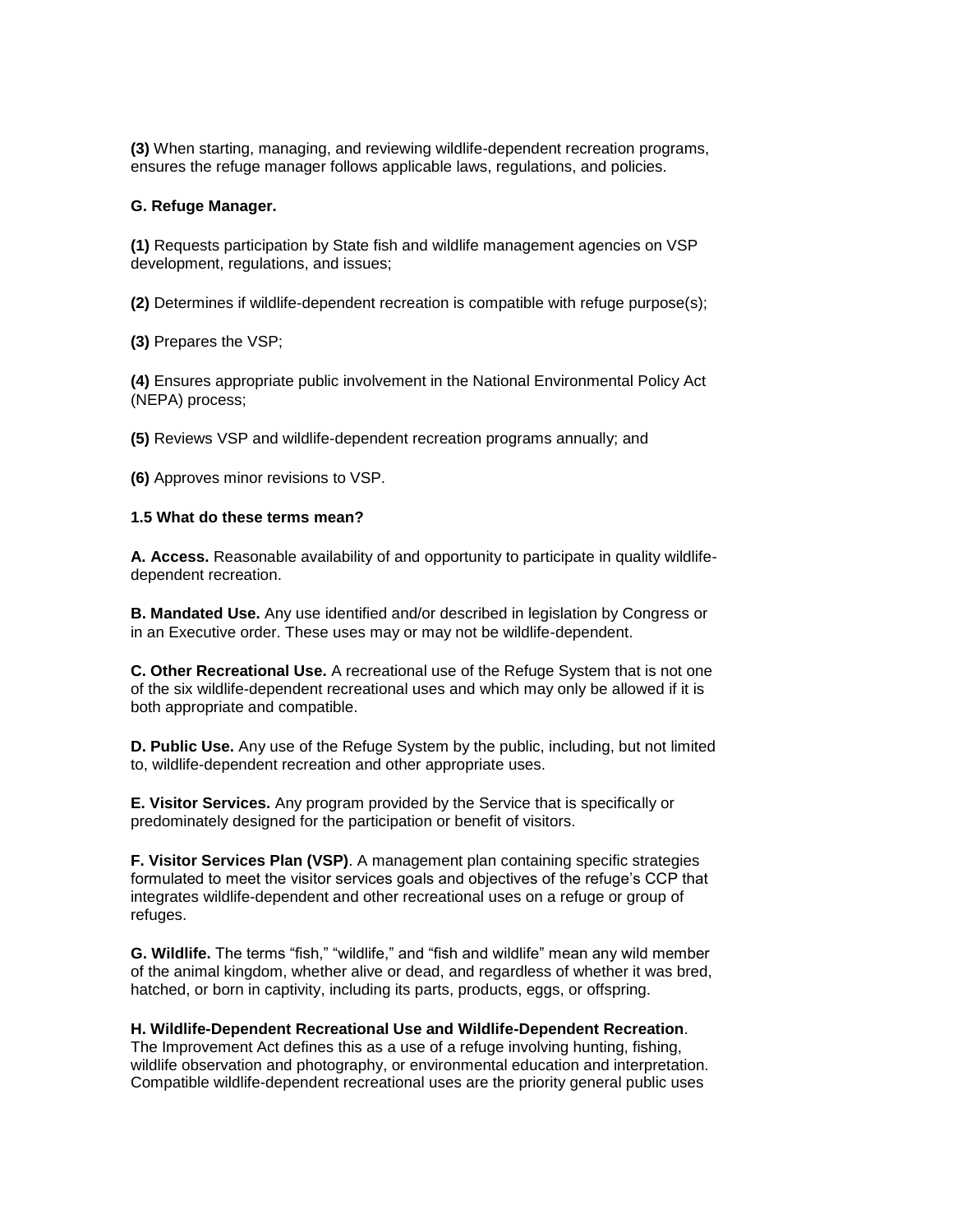of the Refuge System.

 approach our compatible wildlife-dependent recreation programs from the needs and desires of refuge visitors. To ensure continued visitor satisfaction with our satisfaction surveys or other instruments, including input during the development of a programs at each refuge. We develop our wildlife-dependent recreation programs in consultation with State fish and wildlife agencies and stakeholder input based on the **1.6 How do we develop and evaluate quality wildlife-dependent recreation programs?** The Refuge System provides a unique opportunity to ensure that we perspective of the Refuge System mission and goals. We believe wildlife-dependent recreation that comports well with the following criteria will continue to meet the wildlife-dependent recreation programs, we incorporate public input using visitor CCP or VSP, that help us define and evaluate wildlife-dependent recreation following criteria:

**A.** Promotes safety of participants, other visitors, and facilities;

**B.** Promotes compliance with applicable laws and regulations and responsible behavior;

**C.** Minimizes or eliminates conflict with fish and wildlife population or habitat goals or objectives in an approved plan;

**D.** Minimizes or eliminates conflicts with other compatible wildlife-dependent recreation;

**E.** Minimizes conflicts with neighboring landowners;

**F.** Promotes accessibility and availability to a broad spectrum of the American people;

**G.** Promotes resource stewardship and conservation;

**H.** Promotes public understanding and increases public appreciation of America's natural resources and our role in managing and conserving these resources;

**I.** Provides reliable/reasonable opportunities to experience wildlife;

**J.** Uses facilities that are accessible to people and blend into the natural setting; and

**K.** Uses visitor satisfaction to help define and evaluate programs.

 understanding and appreciation for conservation and natural resources and expose a **1.7 How do we use wildlife-dependent recreation programs to build public support for our mission?** We promote the Refuge System mission through strong national and local communication, consistent outreach, wildlife-dependent recreation opportunities, and special events that showcase the Refuge System's roles in conservation efforts. We also use these means to increase the public's broader spectrum of the public to the enjoyment of natural resources. We encourage refuge managers to host special events and seek local media coverage for National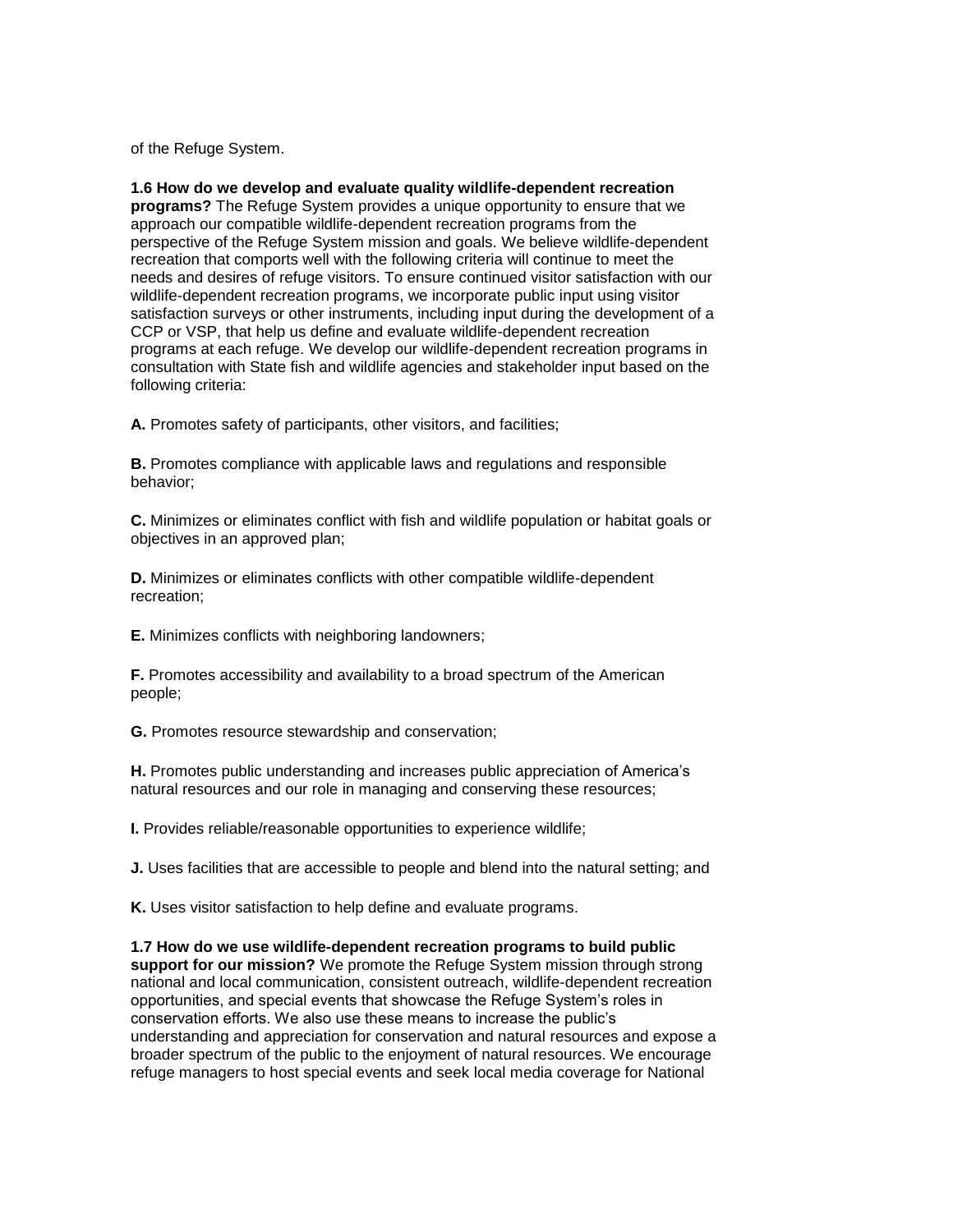Wildlife Refuge Week, International Migratory Bird Day, National Hunting and Fishing Day, Youth Hunting Days, National Fishing Week, hunts for individuals with the foundation to expand support for the Refuge System, understanding of wildlife disabilities, and celebrations of refuge anniversaries, where appropriate. We also encourage refuge managers to look for ways to introduce new sectors of the public to the Refuge System during these celebrations. By reaching out to new sectors, we lay conservation and management, and participation in compatible wildlife-dependent recreation.

**1.8 What are some of the tools we use to help us implement and manage wildlife-dependent recreation programs?** Refuge managers develop, implement, and manage wildlife-dependent recreation programs on refuges by various means. These include, but are not limited to, coordinating with Federal, State, tribal, and local government agencies; fostering successful refuge support and Friends groups; building successful volunteer programs; implementing user fee programs; conducting educational, informational, or coordination meetings; highlighting refuge attributes through exhibits and brochures; participating in local celebrations; hiring staff; training personnel; registering users; and issuing special use permits. We determine overall effectiveness of the programs by evaluating factors such as improved resource protection, the success of refuge support groups, the quality of the visitor's experience, and visitor compliance with refuge-specific rules and regulations. We will successfully administer compatible wildlife-dependent recreation programs through:

 seek input from other Federal, State, tribal, and local government agencies as well **A.** Planning**.** Refuge managers evaluate the effects of proposed wildlife-dependent recreation programs on wildlife and habitat resources prior to allowing the use to occur in the Refuge System. Refuge managers follow the requirements of the compatibility policy [\(603 FW 2\)](http://www.fws.gov/policy/603fw2.html), NEPA, the Administration Act, as amended, and as other interested individuals and organizations throughout the evaluation and planning process. Refuge managers are responsible for developing a VSP (Exhibit [1\)](http://www.fws.gov/policy/e1605fw1.html).

### **B.** Monitoring.

 ensure that the refuge is meeting its resource management objectives and that we offer quality experiences. Through successful monitoring, we can evaluate and **(1)** Refuge managers monitor and evaluate wildlife-dependent recreation programs on a regular basis. Refuge managers and staff, with help and support from Regional offices and the public, periodically review wildlife-dependent recreation programs to adaptively manage to meet established standards (see sections [1.13B.](http://www.fws.gov/policy/605fw1.html#section113B) and [1.14\)](http://www.fws.gov/policy/605fw1.html#section114) and ensure that quality activities continue to be compatible.

 we can use information obtained in the analysis in the development of the CCP. The consistent with current laws, regulations, and policies, and they provide guidance if **(2)** Regional offices lead formal station evaluations. At a minimum, the refuge manager, a refuge biologist, and a refuge visitor services specialist participate in the evaluation process. We prefer to conduct these reviews prior to the CCP process so Regional evaluations not only focus on the specific goals and objectives for the individual refuge unit, but also examine programs in more detail to ensure that we communicate consistent messages to all visitors throughout the Region and the Refuge System. Regional visitor services chiefs ensure that we deliver messages changes are necessary. By conducting these reviews, we improve and update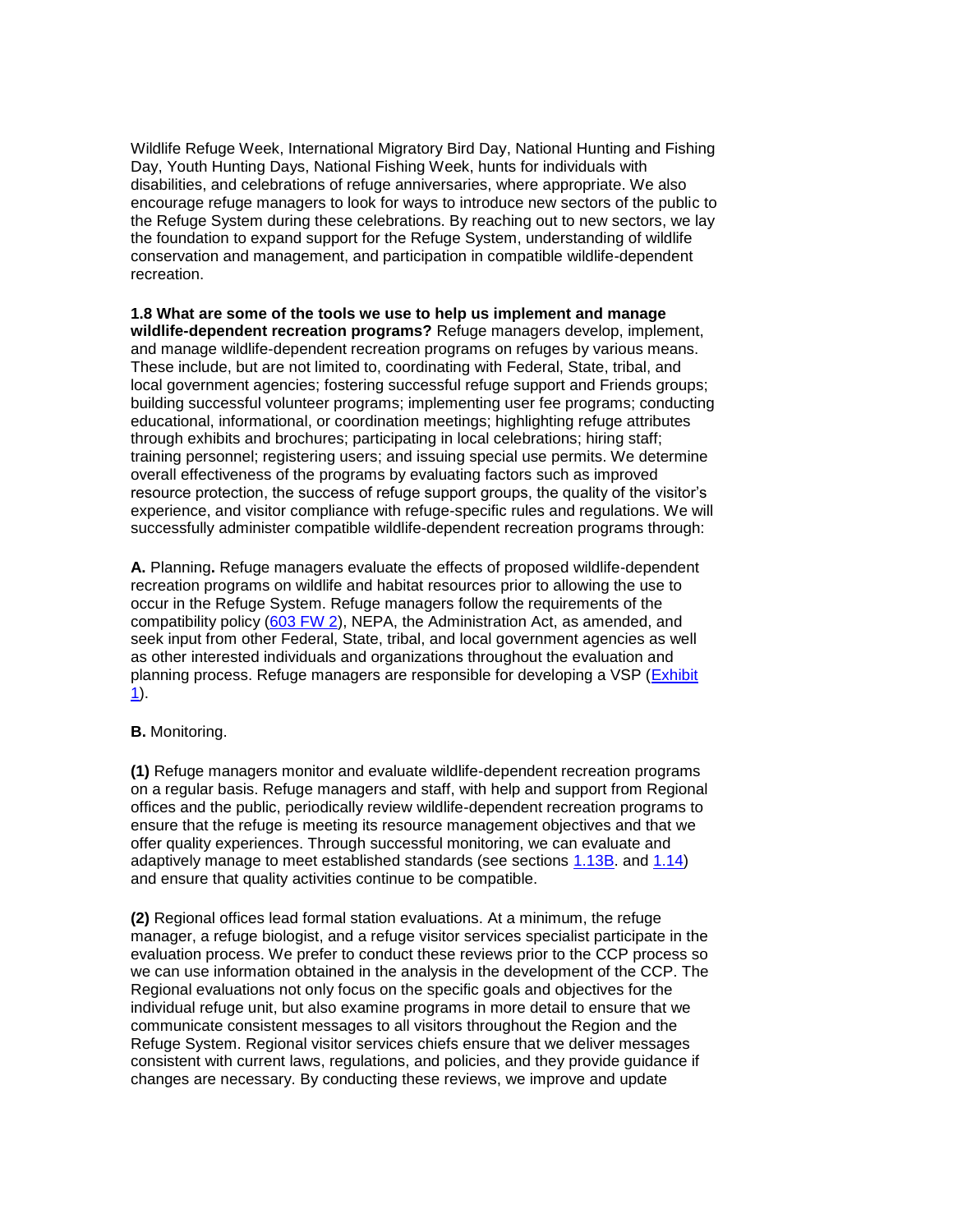messages, revitalize programs, and address changing priorities, thus providing our visitors with quality experiences. In addition, visitor services professionals are afforded an opportunity to discuss new techniques with their peers.

 remain compatible, refuge managers may establish use limits and/or zones for specific activities, disperse or restrict use, or use other means to minimize or eliminate conflict between uses on refuges. We ensure that other recreational uses, if we can generally provide a balanced visitor program and avoid favoring one wildlife- however, that some refuges cannot support wildlife-dependent recreation or can support only limited wildlife-dependent recreation and that we cannot accommodate **C.** Resolving visitor conflicts. The Improvement Act directs us to facilitate compatible wildlife-dependent recreation. However, increased visitation to refuges may cause conflicts between uses and create unavoidable wildlife disturbance. To ensure uses allowed, do not interfere with or diminish the opportunity for, or quality of, compatible wildlife-dependent recreation. We will coordinate proposed use limits and/or zones that may affect refuge hunting or fishing programs with State fish and wildlife agencies (additional considerations addressed by the Alaska National Interest Lands Conservation Act of 1980 (ANILCA) apply to the management of public uses on Alaska refuges). Through the use of zones or the establishment of acceptable limits, dependent recreational use over another when both are compatible. We recognize, every wildlife-dependent recreational use on every refuge. The refuge manager determines which uses to allow when conflicts exist between compatible wildlifedependent recreational uses. The CCP, or the VSP, addresses user conflicts using our criteria for quality programs [\(section 1.6\)](http://www.fws.gov/policy/605fw1.html#section16) and stakeholder input.

 cultural resources of the area or in the event of an emergency endangering human **D.** Nonemergency and emergency closure and protection of sensitive areas and sacred sites. The refuge manager, in consultation with State fish and wildlife agencies, may close all or any part of a refuge that we have opened to wildlifedependent recreation whenever necessary to conserve or protect the biological or life or safety, property, or any population of fish, wildlife, plant resources, and their habitats [\(50 CFR 25.21\)](http://ecfr.gpoaccess.gov/cgi/t/text/text-idx?c=ecfr&sid=b61b80f22611adbeeba9413d62ccdae6&tpl=/ecfrbrowse/Title50/50cfr25_main_02.tpl).

 stakeholders. We will evaluate the impacts of the decisions using the NEPA process notice and a hearing in the vicinity of the area(s) affected by such closures or restriction and may not exceed 12 months [\(50 CFR 36.42\)](http://ecfr.gpoaccess.gov/cgi/t/text/text-idx?c=ecfr&sid=b61b80f22611adbeeba9413d62ccdae6&tpl=/ecfrbrowse/Title50/50cfr36_main_02.tpl). **(1)** Nonemergency closure. During nonemergency closures affecting hunting or fishing programs, we will work with State fish and wildlife agencies and notify and give appropriate notification to the public. In Alaska, temporary closures or restrictions relating to the taking of fish and wildlife will not be effective prior to public

**(2)** Emergency closure. We do not require advance consultation with State fish and wildlife agencies or public notice for closure under emergency conditions. We will notify visitors of such closures by signs, special maps, or other appropriate methods [\(50 CFR 25.31\)](http://ecfr.gpoaccess.gov/cgi/t/text/text-idx?c=ecfr&sid=b61b80f22611adbeeba9413d62ccdae6&tpl=/ecfrbrowse/Title50/50cfr25_main_02.tpl).

 or cultural sites. Closures of these sites may be permanent or seasonal, such as sites, such as Native American middens, may be protected through closure and such **(3)** Protection of sensitive areas. Refuge managers protect sensitive refuge biological when protecting endangered species nests, breeding areas, or bat caves. Cultural other means as nondisclosure of their location. Refuge managers also accommodate the protection of, access to, and ceremonial use of sacred sites by religious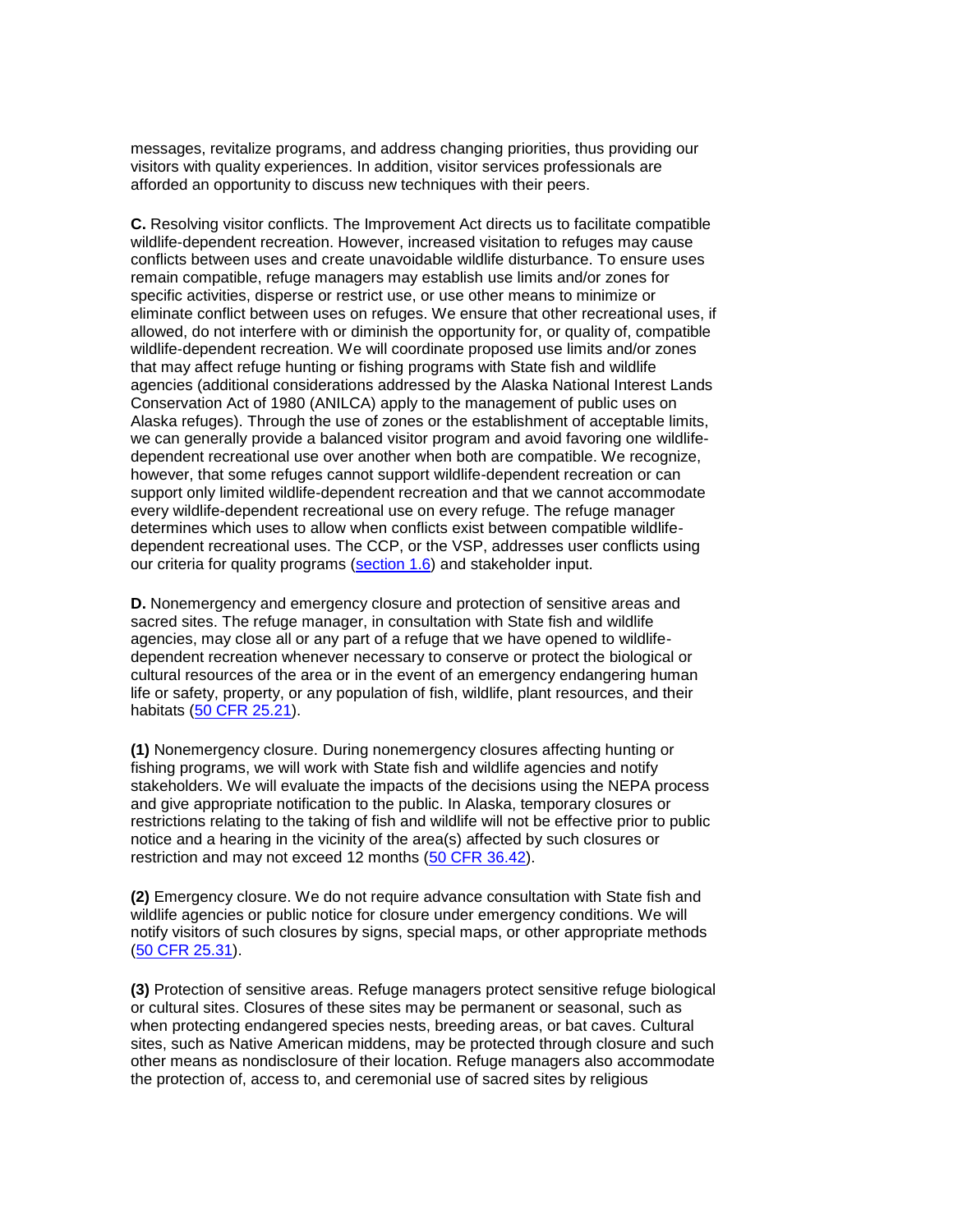highlights procedures to execute this policy. Refuge managers ensure the physical may use formal agreements to outline the responsibilities of all parties involved in practitioners of recognized native American tribes and native Hawaiians in accordance to [E.O. 13007.](http://www.archives.gov/federal-register/executive-orders/1996.html) Refuge managers, with help from their Regional cultural resource staff, must familiarize themselves with [E.O. 13007,](http://www.archives.gov/federal-register/executive-orders/1996.html) which clarifies and integrity of the sites, including maintaining appropriate location confidentiality. They implementing the order.

 partnerships with other Federal, State, tribal, and local agencies to enhance require refuge managers to provide that use. The following general guidelines apply **1.9 What are the general guidelines we use to help us administer wildlifedependent recreation programs in the Refuge System?** Compatible hunting, fishing, wildlife observation and wildlife photography, and environmental education and interpretation are the priority general public uses of the Refuge System. Refuge managers should facilitate compatible wildlife-dependent recreation opportunities that provide visitors with quality experiences. The refuge manager analyzes the effects of the wildlife-dependent recreation and should, unless there is a valid reason not to, provide for those uses determined to be compatible. If we determine that a refuge can support one or more of these uses, compatible wildlife-dependent recreational uses should receive preferential consideration in refuge planning and management before the refuge manager analyzes other appropriate and compatible recreational opportunities. These uses provide opportunities for visitors to become interested in and enjoy quality wildlife/outdoor experiences and potentially learn about, understand, and support resource management programs. Refuge managers should work cooperatively with State fish and wildlife agencies and explore compatible wildlife-dependent recreation programs. Refuge managers should look for ways to encourage compatible wildlife-dependent recreation. However, if little or no demand exists for a compatible wildlife-dependent recreational use, we do not to wildlife-dependent recreation throughout the Refuge System:

**A. Supportive Recreational Uses.** We may allow other activities on refuges, such as camping, to facilitate compatible wildlife-dependent recreation. Refuge managers must comply with the chapters on appropriate refuge uses [\(603 FW 1\)](http://www.fws.gov/policy/603fw1.html) and compatibility [\(603 FW 2\)](http://www.fws.gov/policy/603fw2.html).

 occasion, allow activities to occur on a refuge at night if they are appropriate and compatible with refuge purpose(s) and the Refuge System mission. Night fishing is the effect of the action on wildlife goals and objectives. **B. Hours of Use.** Although we generally close refuges at night, we may, on an example of an after-hours use. The refuge manager must consider factors such as the need for increased management and law enforcement capability in assessing

**C. Accessibility**. When necessary and when compatible with resource management objectives, we may make exceptions to general access restrictions for visitors with disabilities to facilitate their experience. For example, refuge managers may allow hunters with certain disabilities special access to hunt blinds. Refuge managers may require specific physician's documentation before providing a special use permit to a hunter with a disability. Further, we should balance "walk-in" and remote fishing opportunities with easily accessible fishing opportunities. The Service, through this chapter and [605 FW 2-7,](http://www.fws.gov/policy/manuals/) fulfills accessibility standards and requirements by adhering to the Architectural Barriers Act of 1968 [\(42 U.S.C. 4151-4157\)](http://uscode.house.gov/search/criteria.shtml), the 1984 Uniform Federal Accessibility Standards [\(24 CFR 40\)](http://ecfr.gpoaccess.gov/cgi/t/text/text-idx?c=ecfr&sid=6cf80d88b5825b909462b4f3107fd862&rgn=div5&view=text&node=24:1.1.1.1.26&idno=24), and the Americans with Disabilities Act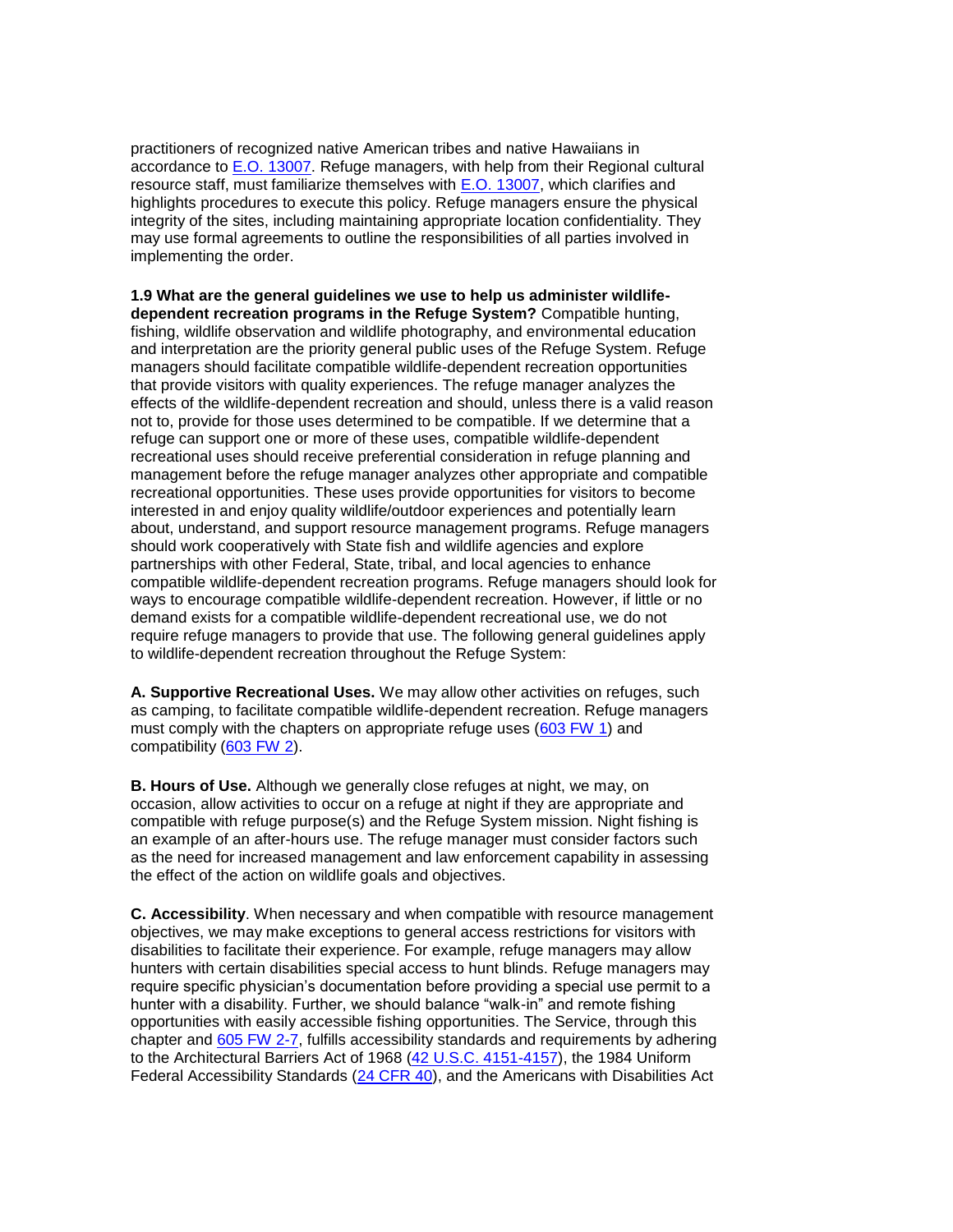of 1990 [\(42 U.S.C. 126\)](http://uscode.house.gov/search/criteria.shtml). These acts specify physical accessibility requirements in all construction and renovation projects funded wholly or in part by the Federal Government. In addition, the Rehabilitation Act of 1973, as amended [\(29 U.S.C. 791](http://uscode.house.gov/search/criteria.shtml)  et. seq.), requires accessibility for all programs receiving Federal funds.

 **D. Safety.** Visitor safety is a key issue in providing quality compatible wildlife- dependent recreation programs. Visitor safety at refuges is a high priority when provide adequate law enforcement and supply visitors with information about specific visitors to safety issues. Visitors to designated wilderness areas of the Refuge developing compatible wildlife-dependent recreation programs. Refuge managers hazards, including animal behavior; geographical, topographical, tidal, or flood hazards; inclement weather patterns; road and trail hazards; and other safety concerns. We also use environmental education and interpretive programs to alert System have an increased responsibility for their own safety.

 should contact potential cooperators and demonstrate the advantages associated personnel, materials, or money, and include "sharing" wildlife and habitat. Wildlife providing them off the refuge. Partnering is an excellent way of fostering a sense of ownership and stewardship of natural resources among a variety of stakeholder **E. Partners.** Partnerships with other Federal and State agencies, tribes, organizations, industry, local communities, and others can produce significant contributions to our wildlife-dependent recreation programs. Refuge managers with being a refuge supporter. Partnerships are developed by sharing expertise, does not observe property lines or agency boundaries. Sharing photography areas may reduce human pressure from one spot or eliminate uses from sensitive spots by groups.

# **1.10 How do we ensure the quality of our wildlife-dependent recreation programs?**

 needed to develop, operate, and implement the program safely and with quality **A.** Refuge managers should use their available staff and funding resources to ensure the quality of wildlife-dependent recreation programs a refuge may offer to visitors. They should also maximize partnerships, use fee programs, and cooperative efforts. Refuge managers should remember that, in general, the greater the scope and complexity of a use, the greater the need for staff and money. They should offer wildlife-dependent recreation programs consistent with staff and funding resources standards. It is appropriate to concentrate resources on fewer, quality opportunities rather than offer many opportunities that lack quality.

 Refuge managers should not enter into agreements that unnecessarily encumber lands and facilities or hinder meeting resource management objectives on the refuge. **B.** The refuge manager may, where appropriate, take reasonable steps to facilitate and increase quality wildlife-dependent uses through partnerships, user fee programs, and/or cooperative efforts, including cost-share agreements, sharing personnel with nearby refuges, etc. Partnerships may help refuge managers more effectively finance and administer wildlife-dependent recreation programs on refuges by providing labor, funds, or other types of support. Where available and appropriate, refuge managers should work with Friends organizations, volunteers, contractors, businesses, local communities, educational institutions, State and tribal governments, other Federal agencies, conservation groups, other organizations, and the public to minimize or reduce the costs of implementing recreation programs.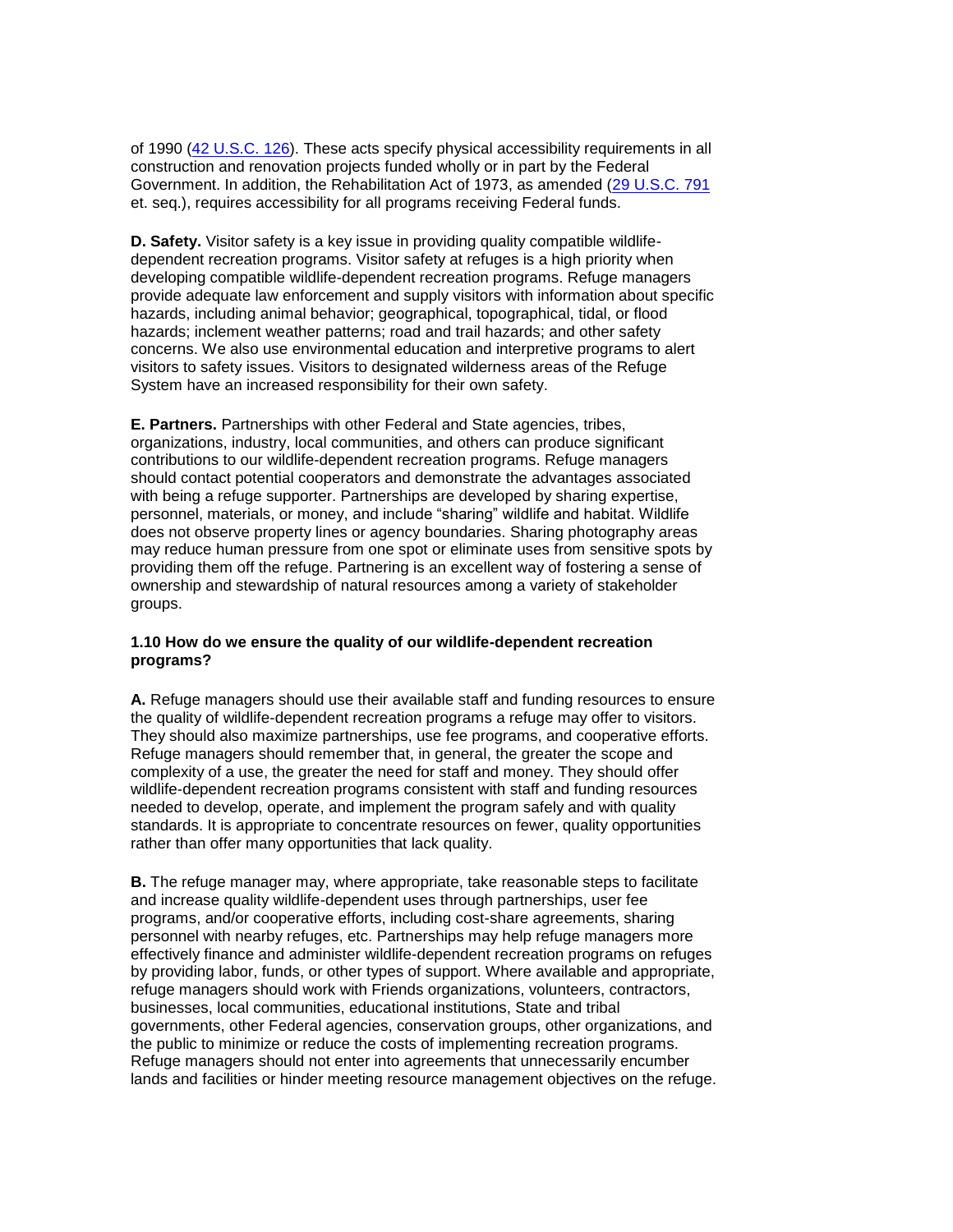**1.11 Are there general criteria that we use to decide which uses we allow to facilitate compatible wildlife-dependent recreation?** The following general criteria help refuge managers decide what supportive recreational uses to allow, encourage, or develop, and at what level. With adequate consultation, documentation, and cooperation with affected Federal, State, tribal, and local authorities and other groups, refuge managers must eliminate uses that do not meet these criteria.

 offices when necessary, determine if other proposed uses are appropriate in the **A. Ensure Appropriateness.** When compatible, the six wildlife-dependent recreational uses are appropriate. Refuge managers, in consultation with Regional Refuge System [\(603 FW 1\)](http://www.fws.gov/policy/603fw1.html). Refuge managers must be able to show that the requested use contributes to fulfilling the refuge purpose(s), the Refuge System mission, or goals or objectives described in an approved management plan before investing additional resources for a compatibility determination.

## **B. Ensure Compatibility.** Refuge managers should:

 management and administration, available scientific information, and all applicable **(1)** Exercise sound professional judgment when making compatibility determinations on proposed recreational uses (see [603 FW 2\)](http://www.fws.gov/policy/603fw2.html). Compatibility determinations are inherently complex and require the refuge manager to consider his/her field experiences and knowledge of a refuge's resources, particularly biological resources, in addition to the collective wisdom of the entire staff. Then the refuge manager makes decisions that are consistent with principles of sound fish and wildlife laws and authorities.

 and maintain the proposed use so as to ensure compatibility. **(2)** Consider the extent to which the refuge is able to adequately develop, manage,

**(3)** Under no circumstances (except emergency provisions necessary to protect the health and safety of visitors or any fish or wildlife population) may a refuge manager authorize any use not determined to be compatible.

### **1.12 When do we address the decision to allow wildlife-dependent recreation on proposed additions to the Refuge System?**

 assigned, in coordination with State fish and wildlife agencies, will identify existing interim basis prior to acquisition, withdrawal, transfer, reclassification, or donation of **A.** When lands and waters are under consideration for addition to the Refuge System, the refuge manager, or the Regional chief when no refuge manager is compatible wildlife-dependent recreation that he/she will allow to continue on an any such lands. This does not, however, exempt interim openings from all other requirements; the refuge manager must still comply with the Endangered Species Act (ESA), NEPA, and any and all other relevant laws. We outline our process for complying with these laws in our opening package (see [605 FW 2.9](http://www.fws.gov/policy/605fw2.html) and 605 FW [3.8\)](http://www.fws.gov/policy/605fw3.html).

 manager must be proactive and initiate the opening package process when the preacquisition planning phase begins instead of waiting either until the acquisition **B.** When preexisting compatible hunting or fishing is going to continue, the refuge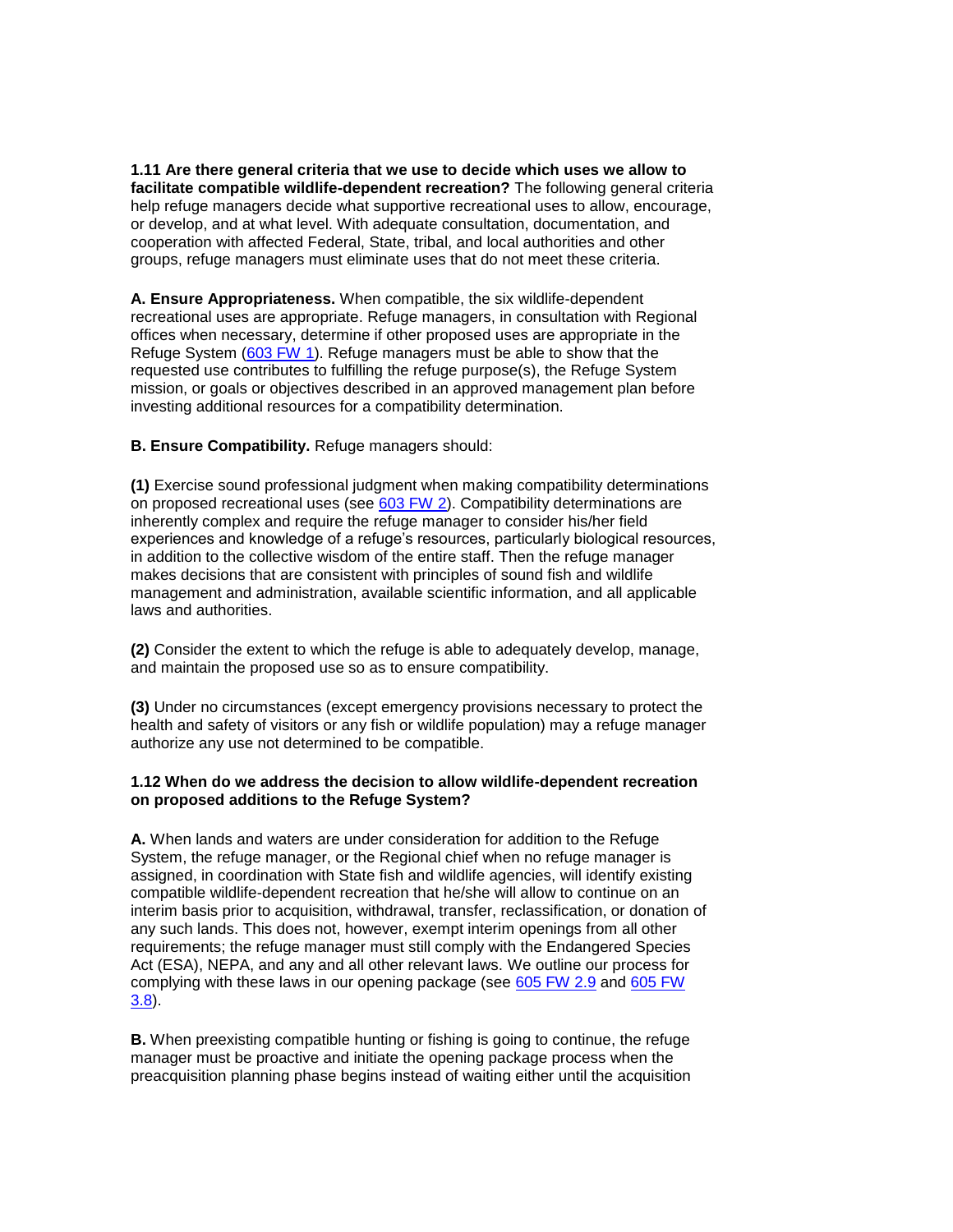process is complete or the CCP is completed and approved.

 applicable to the specific refuge and a determination by the refuge manager that sound wildlife management, applicable wildlife objectives, and otherwise be in the **1.13 How do we open refuges to wildlife-dependent recreation?** The decision to open a refuge to wildlife-dependent recreation depends on the laws and regulations opening an area to wildlife-dependent recreation is compatible [\(50 CFR 26.41](http://ecfr.gpoaccess.gov/cgi/t/text/text-idx?c=ecfr&sid=3a9200dd0767354ef39281dced56a62e&rgn=div5&view=text&node=50:6.0.1.2.9&idno=50) and [603 FW 2\)](http://www.fws.gov/policy/603fw2.html). The refuge manager's decision must be consistent with the principles of public interest.

**A. Specific Conditions.** The following conditions apply to wildlife-dependent recreation on certain units of the Refuge System.

 we may restrict WPA wildlife-dependent recreation programs (as well as all other **(1) Waterfowl Production Areas (WPAs).** WPAs are open to migratory bird, upland game, and big game hunting and sport fishing subject to the provisions of State laws [\(50 CFR 32.1 and 32.4\)](http://ecfr.gpoaccess.gov/cgi/t/text/text-idx?c=ecfr&sid=3a9200dd0767354ef39281dced56a62e&rgn=div5&view=text&node=50:6.0.1.2.15&idno=50). A VSP or rulemaking document is not necessary to open these areas to hunting because they are open to these uses until closed. However, forms of entry) under [50 CFR 25.21\(e\)](http://ecfr.gpoaccess.gov/cgi/t/text/text-idx?c=ecfr&sid=3a9200dd0767354ef39281dced56a62e&rgn=div5&view=text&node=50:6.0.1.2.8&idno=50) if circumstances warrant.

**(2) Wetland, grassland, and conservation easements.** Unless we purchase or otherwise obtain specific rights with the easement, we have no jurisdiction over wildlife-dependent recreation on wetland easements unless the activity would violate the terms of the easement. We most often acquire these easements as part of the Small Wetland Acquisition Program. The majority of these acquired easements are located in the Prairie Pothole Region of the country. For these easements, the landowner usually retains all rights to control public access, including wildlifedependent recreation. The refuge manager should become familiar with the specific language of the easement to determine if these wildlife-dependent recreation policies are applicable.

**(3) Easement refuges.** The rights we acquired with an individual easement determine our control of wildlife-dependent recreation on an easement refuge. The Regional Director determines the extent of our control over wildlife-dependent recreation on these areas according to the terms of the easement. If we control wildlife-dependent recreation, the refuge manager must follow all procedures required to open a refuge to wildlife-dependent recreation on easement refuges.

 wildlife-dependent recreational use rights. Our control of recreation where we have **(4) Farm Service Agency easements (formerly Farmers Home Administration (FmHA)).** The Farm Service Agency inventory property easement programs of 1985, 1990, and 1996 allow the Service to acquire wildlife-dependent recreational use rights with these easements. Not all easement properties will include the transfer of not acquired those rights would only apply if the activity violates the terms of the easement.

 recreation on all refuges in Alaska under applicable Federal and State law as long as [36.31\)](http://ecfr.gpoaccess.gov/cgi/t/text/text-idx?c=ecfr&sid=3a9200dd0767354ef39281dced56a62e&rgn=div5&view=text&node=50:6.0.1.2.18&idno=50). A VSP or rulemaking document is not necessary to permit wildlife-dependent **(5) Refuges in Alaska.** ANILCA allows the continuation of wildlife-dependent it is compatible with the purposes for which the refuge was established [\(50 CFR](http://ecfr.gpoaccess.gov/cgi/t/text/text-idx?c=ecfr&sid=3a9200dd0767354ef39281dced56a62e&rgn=div5&view=text&node=50:6.0.1.2.18&idno=50)  recreation on these refuges. We may prohibit or restrict wildlife-dependent recreation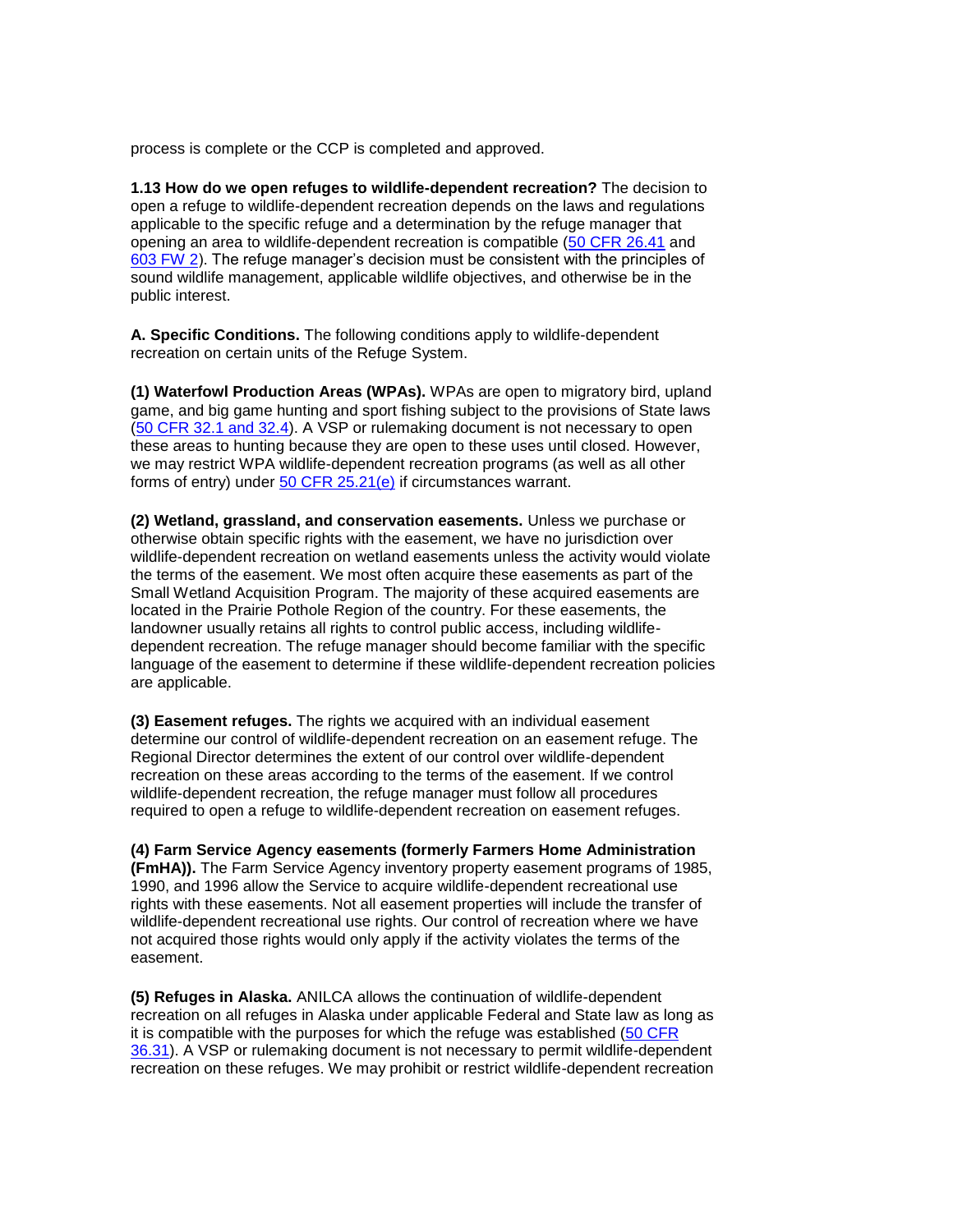uses, including wildlife-dependent recreation, on subsistence uses and needs on only in conjunction with notices and hearings under the requirements [of 50 CFR](http://ecfr.gpoaccess.gov/cgi/t/text/text-idx?c=ecfr&sid=3a9200dd0767354ef39281dced56a62e&rgn=div5&view=text&node=50:6.0.1.2.18&idno=50)  [36.42](http://ecfr.gpoaccess.gov/cgi/t/text/text-idx?c=ecfr&sid=3a9200dd0767354ef39281dced56a62e&rgn=div5&view=text&node=50:6.0.1.2.18&idno=50) regarding public participation and closure procedures. Local rural residents may hunt wildlife for subsistence uses in compliance with applicable Federal and State laws. Under ANILCA, nonwasteful subsistence use of wildlife by rural residents has priority over other consumptive uses permitted on refuges in Alaska. In addition, section 810 of ANILCA requires that the refuge manager evaluate the effect of all Alaska refuges and precludes the use if it significantly restricts subsistence uses.

**B. Evaluation Criteria for Deciding Whether to Allow Wildlife-Dependent Recreation Programs.** We will use the following criteria and standards to evaluate whether to allow wildlife-dependent recreation programs on units of the Refuge System:

purpose(s) and the Refuge System mission (see [603 FW 2](http://www.fws.gov/policy/603fw2.html) for information on **(1) Compatibility.** Wildlife-dependent recreation must be compatible with refuge compatibility determinations).

**(2) Biological integrity, diversity, and environmental health.** When considering compatible wildlife-dependent recreation, refuge managers will first consider their refuges' contribution to biological integrity, diversity, and environmental health at multiple landscape scales. We formulate refuge goals and objectives for population management by considering species life histories, natural densities, social structures, and population dynamics. We consider population objectives set by national plans, such as the 1986 North American Waterfowl Management Plan, State wildlife conservation management plans, and other programs.

final decision on which use(s) to allow and which to prohibit or curtail (see section **(3) Conflict management.** Wildlife-dependent recreation programs should minimize conflicts between user groups. An integrated approach to providing opportunities for compatible wildlife-dependent recreation, such as that used in the development of the VSP, will minimize conflicts between individuals participating in these uses. We will, for example, evaluate time and space, scheduling, and zoning as methods to ensure opportunities for quality experiences among different user groups. In the case of significant conflicts between compatible wildlife-dependent recreational uses, the refuge manager will coordinate with State fish and wildlife agencies and make the [1.6C\)](http://www.fws.gov/policy/605fw1.html#section16).

### **C. Consultation and Coordination.**

 agencies have authorities and responsibilities for management of fish and wildlife on with the State fish and wildlife agencies in a timely and effective manner on the amended, and [43 CFR 24,](http://ecfr.gpoaccess.gov/cgi/t/text/text-idx?c=ecfr&sid=3a21446bce425c0d43612999e1b67362&rgn=div5&view=text&node=43:1.1.1.1.24&idno=43) the Director as the Secretary of the Interior's designee will **(1) Coordination with States.** Both the Service and the State fish and wildlife refuges as described in [43 CFR 24.](http://ecfr.gpoaccess.gov/cgi/t/text/text-idx?c=ecfr&sid=3a21446bce425c0d43612999e1b67362&rgn=div5&view=text&node=43:1.1.1.1.24&idno=43) Consistent with the Administration Act, as amended, the Service Director will interact, coordinate, cooperate, and collaborate acquisition and management of refuges. Under both the Administration Act, as ensure that Refuge System regulations permitting hunting and fishing are, to the extent practicable, consistent with State laws, regulations, and management plans. We charge refuge managers, as the designated representatives of the Director at the local level, with carrying out these directives. We will provide State fish and wildlife agencies timely and meaningful opportunities to participate in the development and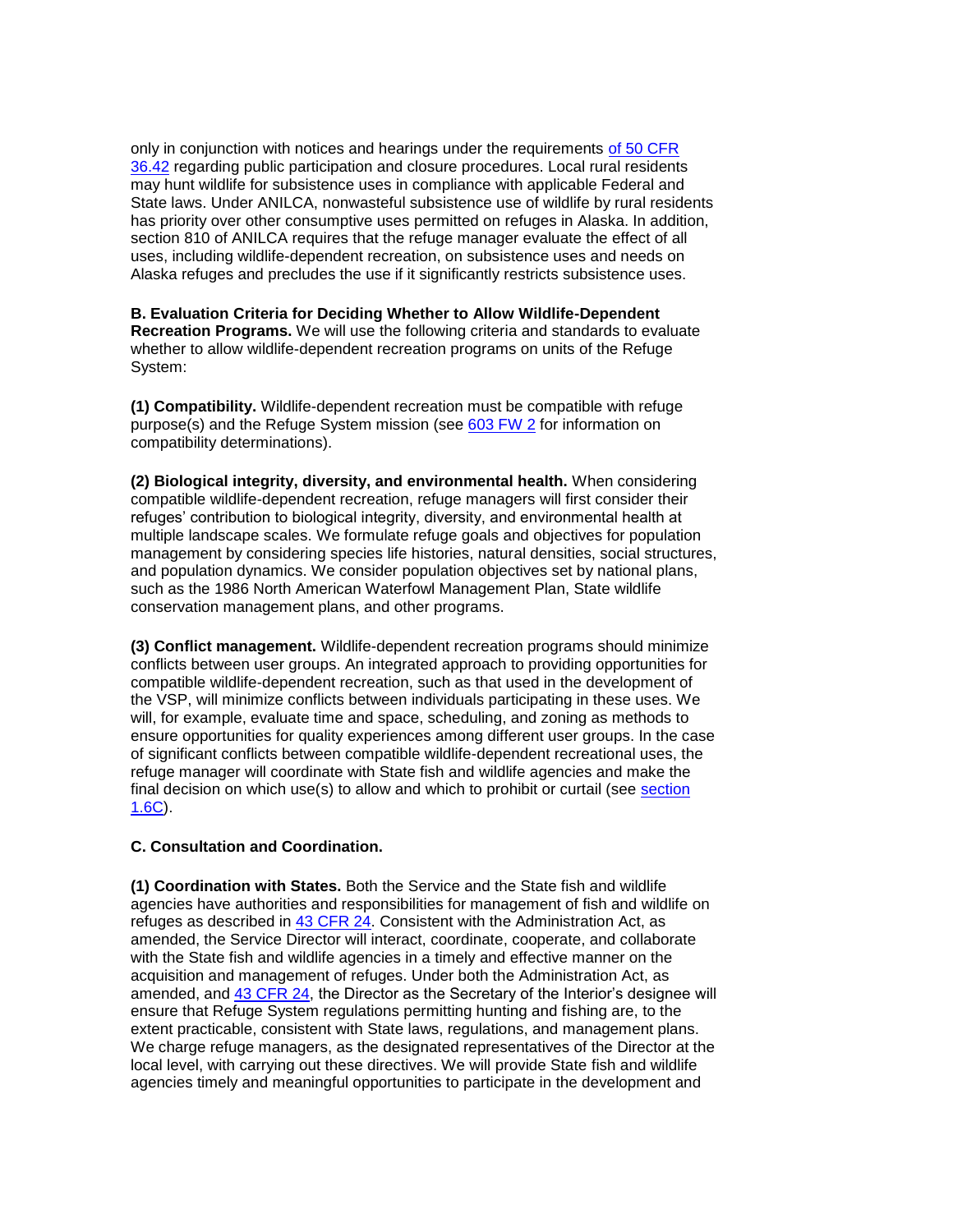implementation of programs conducted under this policy. These opportunities will most commonly occur through State fish and wildlife agency representation on CCP wildlife agencies to participate in the development and implementation of program planning teams. However, we will provide other opportunities for the State fish and changes that we would make outside of the CCP process. Further, we will continue to provide State fish and wildlife agencies opportunities to discuss and, if necessary, elevate decisions within the hierarchy of the Service.

**(2) Coordination with tribes.** In compliance with Consultation and Coordination With Indian Tribal Governments [\(E.O. 13175\)](http://www.archives.gov/federal-register/executive-orders/2000.html), we will coordinate with tribal governments having adjoining or overlapping jurisdiction during the development of wildlife-dependent recreation programs on refuges, and whenever we plan significant changes to our existing wildlife-dependent recreation programs.

 accompany new or significant changes to existing wildlife-dependent recreation programs. Refuge managers must plan efforts well in advance of significant releases, and mailings to interested groups. We encourage refuge managers to **(3) Public involvement.** The appropriate level of public involvement must proposed changes. A variety of methods are available for the refuge manager to use to involve and inform the public, including public meetings, workshops, news continue to use these and other notification methods.

 service programs on a refuge. Generally, a refuge is opened to wildlife-dependent [26.33,](http://ecfr.gpoaccess.gov/cgi/t/text/text-idx?c=ecfr;sid=3a9200dd0767354ef39281dced56a62e;rgn=div5;view=text;node=50:6.0.1.2.9;idno=50;cc=ecfr) the opening of hunting or fishing on a refuge requires the extra step of highlighting the hunting and fishing chapters and sending the VSP to the Refuges fishing regulations are being prepared for publication in the Federal Register. **D. Develop a VSP.** The VSP is usually a step-down management plan of the refuge's CCP and is the overarching document for providing visitor services in the Refuge System. This plan is an integrated analysis of all applicable aspects of visitor recreation by submitting a VSP covering all proposed uses and any other appropriate documents to the Regional office. The Regional Director reviews and approves the plan, and the Regional coordinator forwards a copy of these documents to the Refuge System Headquarters office (Headquarters). In order to comply with [50 CFR](http://ecfr.gpoaccess.gov/cgi/t/text/text-idx?c=ecfr;sid=3a9200dd0767354ef39281dced56a62e;rgn=div5;view=text;node=50:6.0.1.2.9;idno=50;cc=ecfr)  Federal Register liaison in Headquarters. It is acceptable to only have the chapters pertaining to hunting and fishing completed when submitting the VSP to the Refuges Federal Register liaison [\(605 FW 2.9](http://www.fws.gov/policy/605fw2.html) and [605 FW 3.8\)](http://www.fws.gov/policy/605fw3.html). In such instances, the refuge manger will continue developing the other portions of the VSP as the hunting and

 hunting and fishing plans and any other visitor services plans into the VSP. The VSP **(1) Elements of the VSP.** The development of this plan must follow all appropriate NEPA guidelines, contain the required NEPA documentation and decision document, and, if necessary, contain the ESA section 7 consultation. Additionally, it must include compatibility determinations on any wildlife-dependent recreation programs. If the refuge has not yet completed a CCP, we consider the VSP a stand-alone document until completion of the CCP, and then we reevaluate and incorporate the uses into the CCP. When a refuge develops a VSP, we incorporate existing refuge must provide documentation of the wildlife-dependent recreation allowed on a refuge, including the relationship of wildlife-dependent recreation to refuge purpose(s), goals, objectives, and the Refuge System mission. Exhibit 1 contains an example of a VSP outline.

**(2) Outreach.** The refuge manager will submit to the Regional office a draft news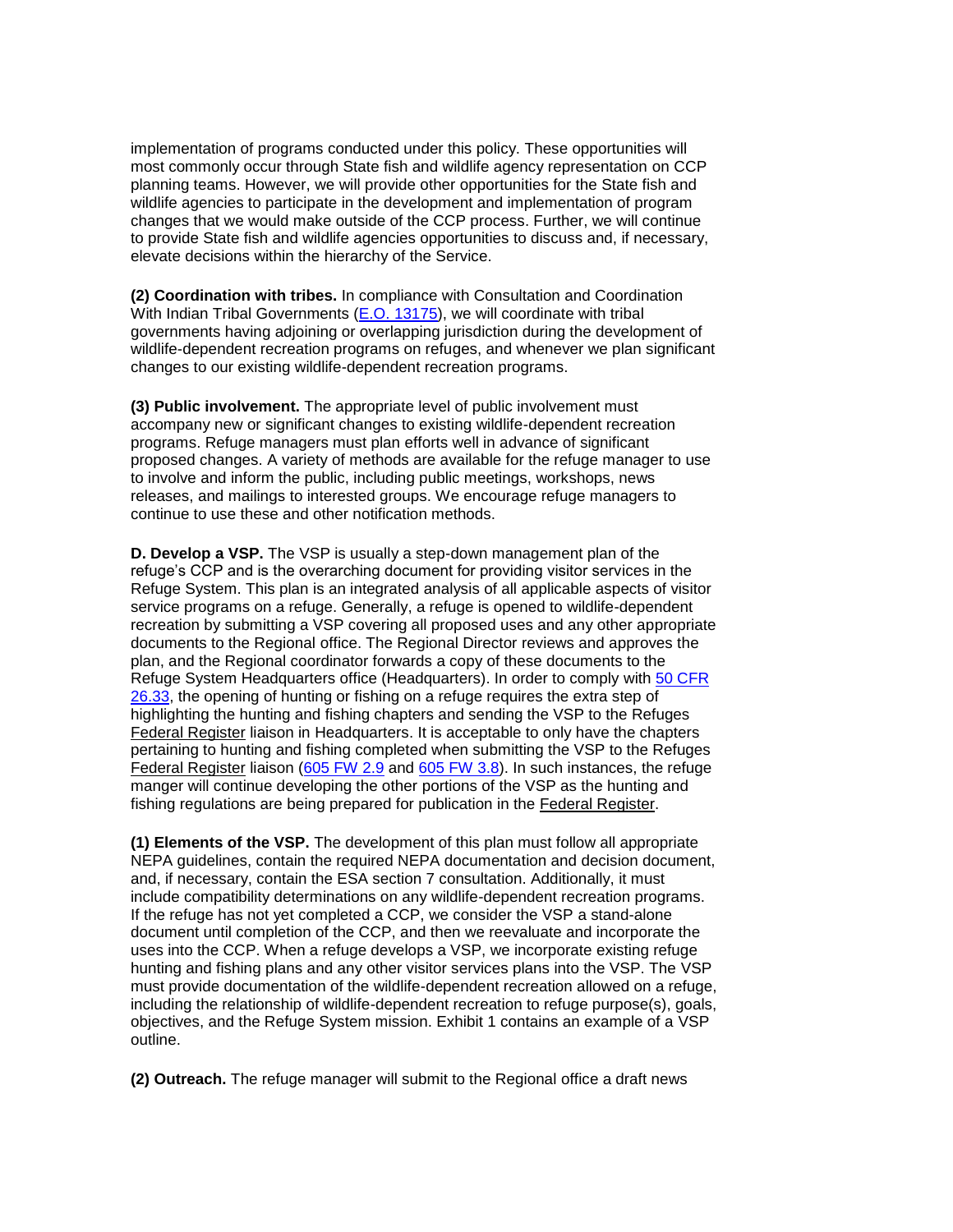release and an outreach plan on the VSP. These documents must be submitted prior to opening a refuge to wildlife-dependent recreation.

Minimum Requirements Handbook adopted by the Service in 1984. You will be able **1.14 What are the visitor services standards on refuges?** Service employees, volunteers, concessionaires, and other cooperators conform to the following standards when planning, conducting, and evaluating all visitor service activities and facilities at refuges. These standards replace those outlined in the Public Use to find specific details about these requirements in the Visitor Services Requirements Handbook, which we are currently developing. Through the development of the VSP, we will set goals, determine measurable objectives, identify strategies, and establish evaluation criteria for all visitor services, including, but not limited to, compatible wildlife-dependent recreational uses. Careful planning provides visitors opportunities to enjoy and appreciate fish, wildlife, plants, and other resources. As a result, visitors will develop an understanding of and build an appreciation for each individual's role in the conservation of our Nation's fish and wildlife resources. The visitor services standards are:

**A. Standard 1. Develop a VSP.** Refuge managers will develop a VSP that addresses all compatible wildlife-dependent recreational uses on their refuge. Managers should familiarize themselves with **Exhibit 1** and, when it becomes available, the Visitor Services Requirements Handbook.

 they can easily determine where they can go, what they can do, and how to safely **B. Standard 2. Welcome and orient visitors.** We will assure that refuges are welcoming, safe, and accessible. We will provide visitors with clear information so and ethically engage in recreational and educational activities. Facilities will meet the quality criteria defined in [section 1.6](http://www.fws.gov/policy/605fw1.html#section16) of this chapter. We will treat visitors with courtesy and in a professional manner.

**C. Standard 3. Provide quality hunting opportunities.** Hunting is a wildlifedependent recreational use and, when compatible, an appropriate use of resources in the Refuge System. Hunting programs will meet the quality criteria defined in [section 1.6](http://www.fws.gov/policy/605fw1.html#section16) and, to the extent practicable, be carried out consistent with State laws, regulations, and management plans (see [605 FW 2\)](http://www.fws.gov/policy/605fw2.html).

**D. Standard 4. Provide quality fishing opportunities.** Fishing is a wildlifedependent recreational use and, when compatible, an appropriate use of resources in the Refuge System. Fishing programs will meet the quality criteria defined in [section 1.6](http://www.fws.gov/policy/605fw1.html#section16) and, to the extent practicable, be carried out consistent with State laws, regulations, and management plans (see [605 FW 3\)](http://www.fws.gov/policy/605fw3.html).

 **opportunities.** Visitors of all ages and abilities will have an opportunity to observe and photograph key wildlife and habitat on the refuge when it is compatible with **E. Standard 5. Provide quality wildlife observation and photography**  refuge purpose(s). Viewing and photographing wildlife in natural or managed environments should foster a connection between visitors and natural resources (see [605 FW 4](http://www.fws.gov/policy/605fw4.html) and [605 FW 5,](http://www.fws.gov/policy/605fw5.html) respectively). Wildlife observation and photography programs will meet the quality criteria defined in [section 1.6.](http://www.fws.gov/policy/605fw1.html#section16)

#### **F. Standard 6. Develop and implement a quality environmental education**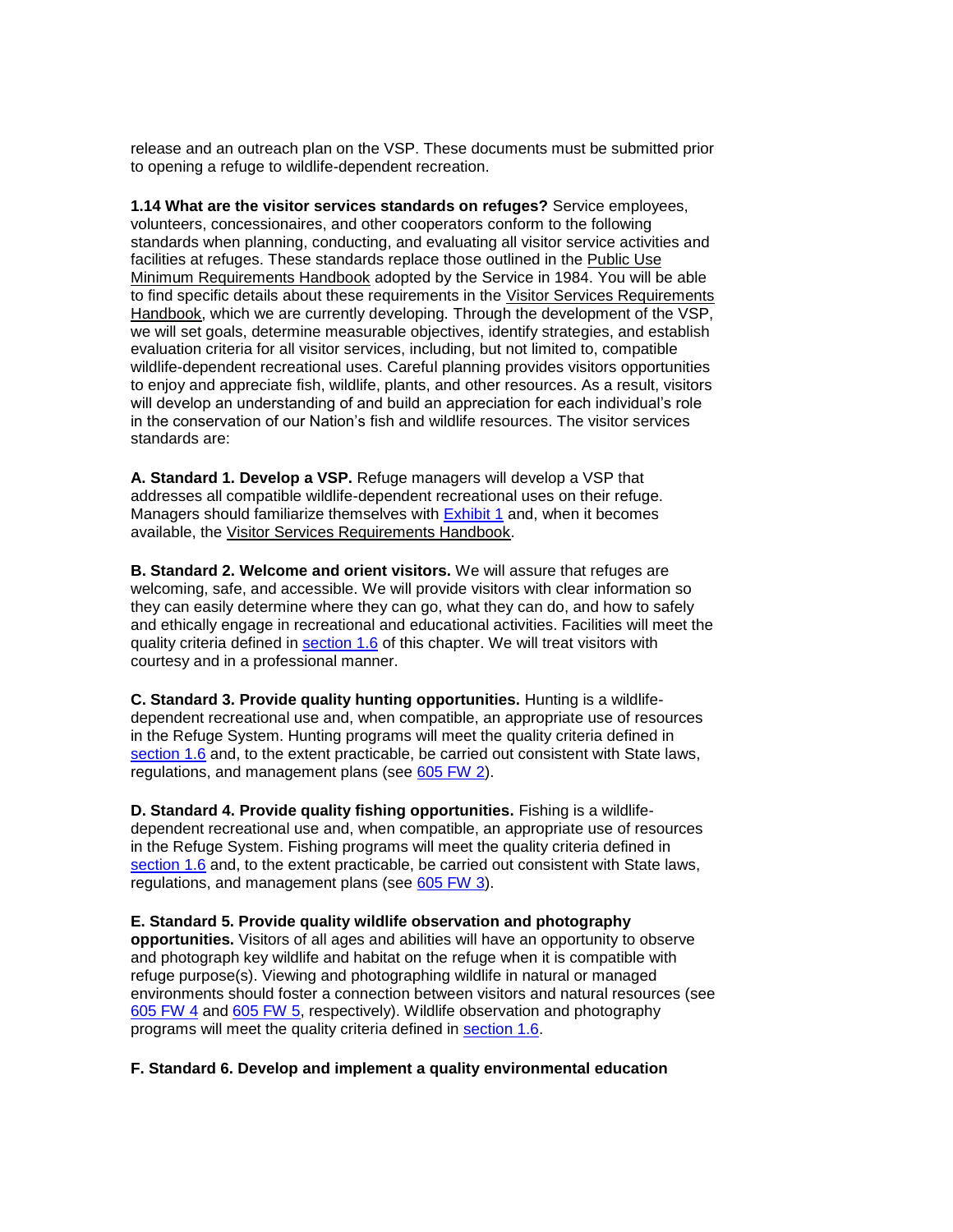**program.** Through curriculum-based environmental education packages based on national and State education standards, we will advance public awareness, understanding, appreciation, and knowledge of key fish, wildlife, plant, and resource issues. Each refuge will assess its potential to work with schools to provide an appropriate level of environmental education. We may support environmental education through the use of facilities, equipment, educational materials, teacher workshops, and study sites that are safe, accessible, and conducive to learning (see [605 FW 6\)](http://www.fws.gov/policy/605fw6.html). Environmental education programs will meet the quality criteria defined in [section 1.6.](http://www.fws.gov/policy/605fw1.html#section16)

**G. Standard 7. Provide quality interpretation of key resources and issues.** We will communicate fish, wildlife, habitat, and other resource issues to visitors of all ages and abilities through effective interpretation. We will tailor core messages and delivery methods to provide interpretation to refuge visitors and present them in appropriate locations. Interpretive programs will meet the quality criteria defined in [section 1.6.](http://www.fws.gov/policy/605fw1.html#section16)

**H. Standard 8. Manage for other recreational use opportunities.** We may allow other recreational uses that support or enhance one of the wildlife-dependent recreational uses or minimally conflict with any of the wildlife-dependent recreational uses when we determine they are both appropriate and compatible. We will allow uses that are either legally mandated or occur due to special circumstances.

 outreach depends on open and continuing communication and collaboration between the refuge and its many publics. Effective outreach involves determining and understanding the issues, identifying audiences, listening to stakeholders, crafting messages, selecting the most effective delivery techniques, and evaluating purpose(s) and the Refuge System mission. **I. Standard 9. Communicate key issues with off-site audiences.** Effective effectiveness. If conducted successfully, the results we achieve will further refuge

 groups with the goal of fortifying important refuge activities. The National Wildlife other important partnerships in the community, refuge personnel will seek to make **J. Standard 10. Build volunteer programs and partnerships with Friends organizations.** Volunteer and Friends organizations fortify refuge staffs with their gifts of time, skills, and energy. They are integral to the future of the Refuge System. Where appropriate, refuge staff will initiate and nurture relationships with volunteers and Friends organizations and will continually support, monitor, and evaluate these Refuge System Volunteer and Community Partnership Enhancement Act of 1998 strengthens the Refuge System's role in developing effective partnerships with various community groups. Whether through volunteers, Friends organizations, or the refuge an active community member, giving rise to a stronger Refuge System.

 only if they are appropriate and compatible. The refuge manager, with guidance from authorization for a use not generally allowed. We must keep written justification documenting the analysis and decision on file at the refuge headquarters. **1.15 How do we address special requests and temporary situations?** The Refuge System's wildlife-dependent recreation policy must be flexible enough to address special requests or temporary situations. We accommodate these requests the Regional office, may issue a one-time or short-term special use permit or letter of